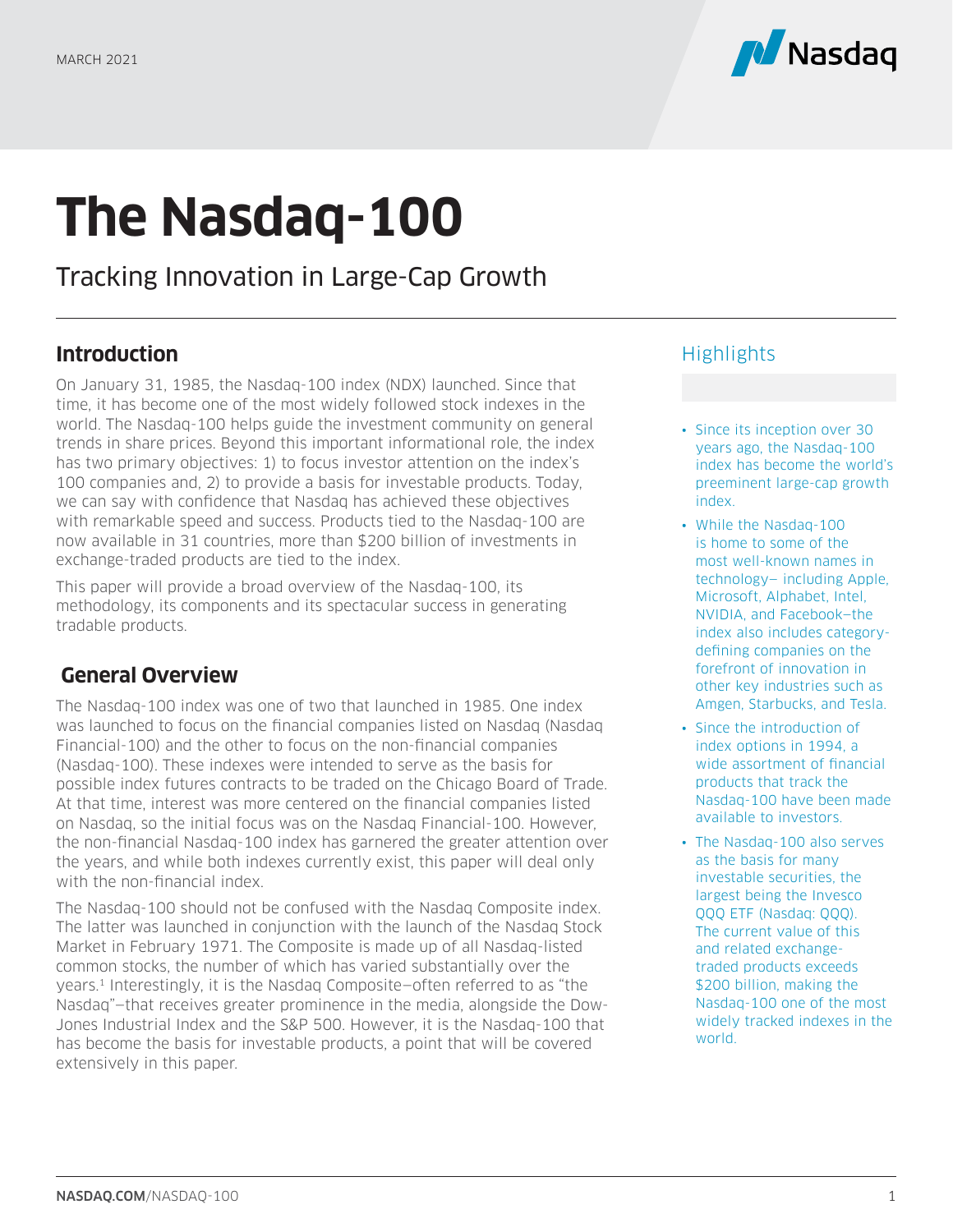At its inception, the Nasdaq-100 was designed as a market capitalization-weighted index.2 This means that the importance or "weight" of a given component was proportional to its market cap (current price multiplied by total shares outstanding). The index was priced by continually updating the sum of the market caps of the 100 components and dividing this sum by a divisor. The divisor was set at launch so that the index had an initial value of 250, and was periodically updated to account for changes to the index composition in line with standard practice. At the end of 1993, the index was reset to one half its current value—in essence a two-for-one split. Thus, the split-adjusted initial value of the index is now 125.

In November 1998, in order to make the Nasdaq-100 suitable for the basis of an exchange-traded fund (ETF), the index weights were modified away from market cap weights in a special rebalance. These modifications were needed to ensure that the ETF would meet the diversification standards required by the IRS for registered investment companies. In May 2011, the index underwent a second special rebalance that resulted in the index share multipliers being set to one. Greater detail on the index's modified market cap method will be presented below.

As indicated by the index name, the companies are fixed in number to 100. The fundamental determinant of inclusion is that the issuer be a non-financial company listed on the Nasdaq Stock Market. Whether the issuer is domestic or foreign is not a factor.<sup>3</sup> Since inclusion is based on rankings tied to ever-changing market capitalization, the components are periodically reconstituted. In its early years, the addition and removal of components were carried out at various points. However, since 1998 the rebalancing has been carried out annually, on the third Friday in December. The additions and deletions are wholly determined by the market cap rankings. There is no committee making membership determinations, as is the case with other well-known indexes. Indeed, investors determine the membership of the Nasdaq-100.

The Nasdaq-100 employs a rebalancing buffering rule. This rule reduces the number of stocks going into and out of the indexes, thereby avoiding associated transactional costs of rebalancing. If, at the time of rebalance, the market cap of a component is ranked among the top 125 eligible components (not top 100), it will remain in the index for another year; preventing another company from entering. By the following year, the stock must be in the top 100 to remain in the index. In effect, components may be granted a one-year "probation" prior to being removed from the index.

Interim index component changes can occur between the annual December events. A component can be removed due to a corporate event such as a merger or a delisting. The market cap ranking of an eligible replacement is used to determine the additions. In the case of an initial public offering (IPO), a three-month "seasoning" period is required before the issue is eligible to be in the index. Neither large IPOs nor other new listings can join the index before the annual reranking, regardless of their market cap, unless there is an interim vacancy.

Since inception, the Nasdaq-100 has had 490 members. Some of these companies exited then later rejoined the index. Of the original members at launch, six are in the current index.<sup>4</sup> In recent years, between seven and 15 component changes have been made per year, and in the December 2020 rebalance, six components were changed.

In April 2014, Nasdaq changed its policy concerning the number of components. Traditionally, the index has been limited to 100 common-stock issues, with only one issue allowed per issuer. Now, the index is limited to 100 issuers, some of which may have multiple issues as index components. The most prominent current example involves Alphabet, which in spring 2014 essentially executed a two-for-one stock split by issuing a new class of common shares. Both issues are in the current index. At the December 2014 rebalance, all eligible issues from the top 100 issuers became fully represented in the index. As a result of the December 2019 rebalance, the current index contains 103 component stocks, representing 100 issuers.

## **Index Performance**

It is useful to revisit the trajectory of the Nasdaq-100 over the past 30 years, which is represented in the following graph.



#### Nasdaq-100 Index: Launch to Present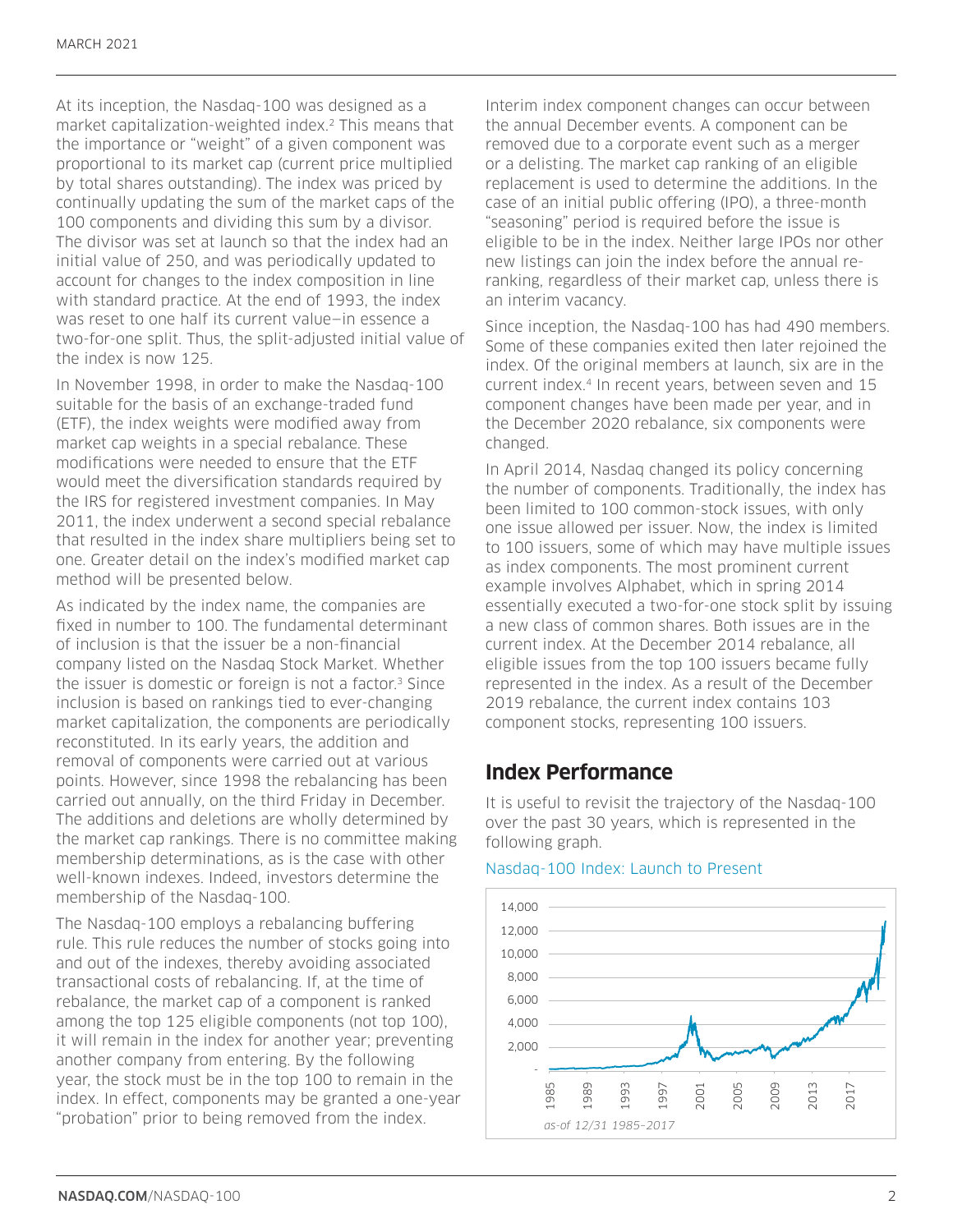The graph shows solid and steady growth from launch to 1995, when the index increased about 12% per year. This growth accelerated through the remainder of the 1990s to an astounding average rate in excess of 40% per year. The peak occurred on March 27, 2000, with an index value of 4705. During the next few years, the index fell as fast as it had grown, bottoming out at a value of 805 in October 2002.

After its October 2002 nadir, the index began a long recovery, but again suffered serious losses with the financial crisis of 2008, when it dropped to almost 1000. By 2011, these losses had been recovered. Since the start of 2012 the index has increased fairly steadily at an annual rate of about 21%. The index suffered a sharp selloff of 28% during the early months of Covid-19 pandemic in 2020. It quickly recovered and began consistently reaching new all-time highs starting late in the second quarter culminating in an all-time high at year-end 2020.

# **The Nature of The Index Components**

Interest in the Nasdaq-100 index stems from the special nature of its components. This section reviews the characteristics of the components in a variety of dimensions.

#### **Size**

Today's Nasdaq-100 is rightly considered a large cap index. However, this was not always the case. It is interesting to look back at the market cap of the index's components over time. The aggregate market cap of Nasdaq-100 components at launch and at selected points in time is shown in the following table. Also in the table, for purposes of comparison, is the ratio of the Nasdaq-100 total market cap to the total market cap of all NYSE-listed domestic stocks.<sup>5</sup> This comparison allows one to see the remarkable relative growth in the size of the Nasdaq-100 components.

#### Aggregate market cap of the Nasdaq-100 Index **Components**

| <b>DATE</b>     | <b>TOTAL NDX MKT</b><br><b>CAP (\$BILLIONS)</b> | <b>AS PCT OF TOTAL</b><br><b>NYSE MKT CAP</b> |
|-----------------|-------------------------------------------------|-----------------------------------------------|
| Launch Feb 1985 | \$58                                            | 3.0%                                          |
| Dec 1990        | \$109                                           | 4.0%                                          |
| Dec 1995        | \$409                                           | 72%                                           |
| Dec. 2000       | \$2,218                                         | 194%                                          |
| Dec 2005        | \$1,932                                         | 14.5%                                         |
| Dec 2010        | \$2.498                                         | 18.7%                                         |
| Dec 2015        | \$5,284                                         | 259%                                          |
| Dec 2020        | \$14,721                                        | 51 5%                                         |

Since the index is made up of 100 companies, it is easy to calculate the average size of each company. At the 1985 launch, the average component size was only about \$580 million, compared with a current value of about \$138 billion; a more than 200-fold increase. In its early days, Nasdaq was in the process of moving beyond a trading utility for non-listed, over-the-counter (OTC) stocks into a distinctly recognized and branded stock market. Companies listed on Nasdaq tended to be either fairly new, or chose not to list on the New York Stock Exchange (NYSE) or American Stock Exchange (Amex). In any case, these companies were not large. Nasdaq's largest company, Intel, was relatively new (IPO in 1980) with a market cap of \$3.5 billion. MCI was the second largest and Apple the third largest, with market caps of \$2.3 billion and \$1.8 billion, respectively. The smallest index components had market caps in the range of \$200 million. (By contrast, the smallest issuers in the current index have market caps exceeding \$12.8 billion.)

This situation would change in two fundamental ways, which can be seen by comparing changes in the market cap of the components with changes in the Nasdaq-100 index. From launch to the end of 1995, the aggregate market cap rose by a factor of 7.0. The price index, however, rose by a factor of 4.6 (125 to 576, split adjusted). The difference is a factor of 1.5, which is due to additional issuances of shares by existing components and by replacing larger companies for smaller ones at index rebalances. The early growth in the size of the Nasdaq-100 components is due to both pure price appreciation and these other factors. Since the end of the tech bubble, increases in the market cap of the index have been driven primarily by price appreciation, with the other factors only contributing about 2% to the growth in market cap.

The table indicates that, at launch, the total size of the Nasdaq-100 components was only about 3% of the value of NYSE-listed stocks. This percentage grew substantially during the 1990s, reaching 19% at the peak of the tech bubble. After falling during the 2000s, it has since rebounded to a level of about 48.8%, demonstrating from index launch to present, the size of the top 100 Nasdaq-listed stocks relative to the size of the entire NYSE list has grown by a factor greater than 16.

For reference, the current average size of the S&P 500 is \$66 billion and the Dow Jones Industrial Average has an average size of \$310 billion. To reiterate, the current average size of Nasdaq-100 is \$153 billion. These data points help solidly establish the Nasdaq-100 as a large cap, though not a "mega cap," index.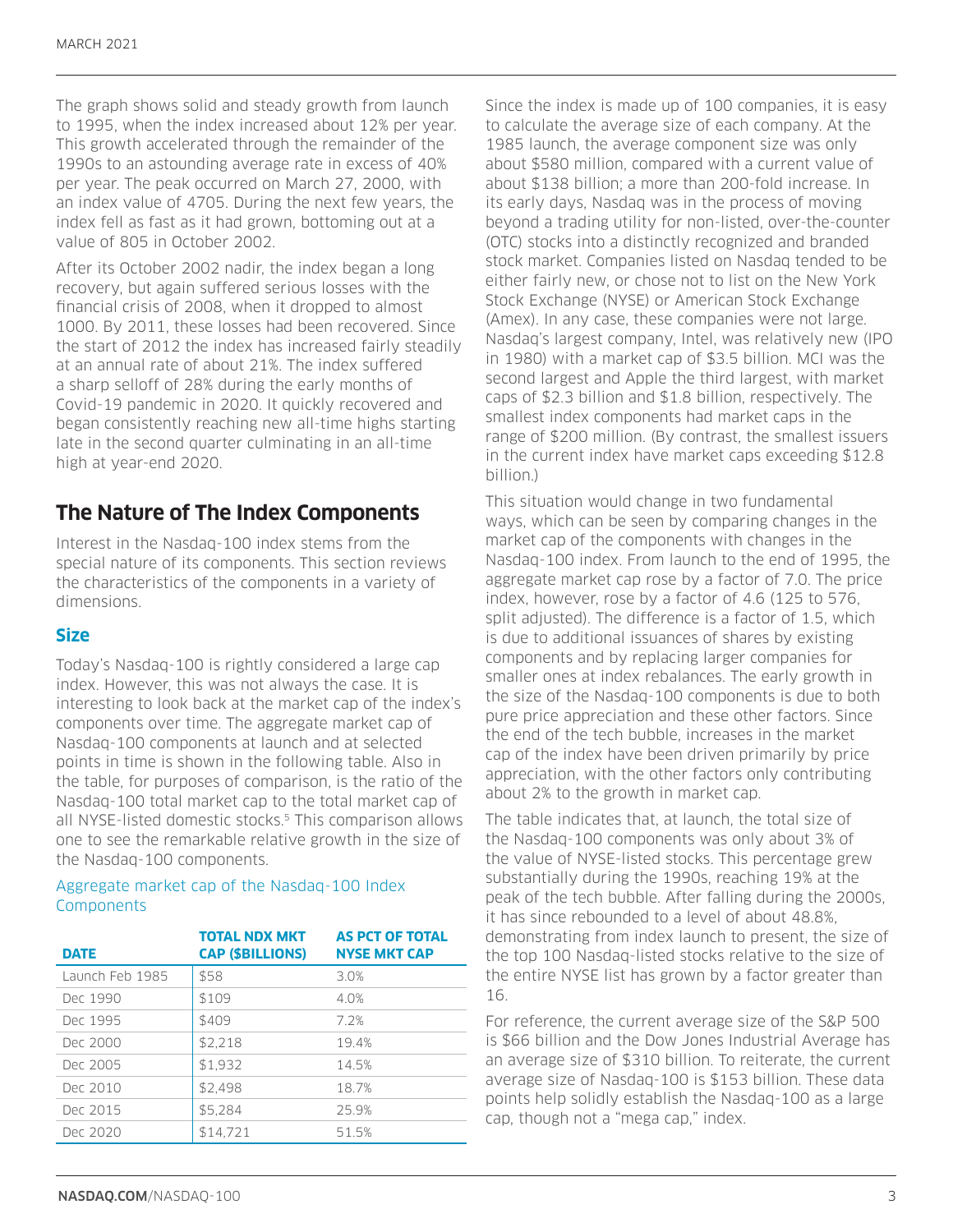## **Technology Orientation**

The Nasdaq-100 is commonly viewed as a "technology" index. This section examines how this came to be, and specifically how technology stocks drove the evolution of the index and vice versa. The most reliable way to gauge this evolution is through the Industry Classification Benchmark (ICB) scheme for categorizing index components. Since the ICB system was not implemented until 2001, older Nasdaq-100 components were manually categorized into one of the 10 ICB toplevel industries for the purposes of classification.

In 1985, Technology was the largest single ICB industry in the Nasdaq-100, but the 23 Technology components only made up 25% of the market cap of the index. Technology was followed by Consumer Services at 21% and Industrials at 15%. The largest stock was Intel, followed by Telecommunications firm MCI, then by Apple Computer. Other components of interest from the launch date include Adolph Coors, Chi Chi's Restaurants, HBO, Liz Claiborne, Mack Trucks, and McCormick Spices. These components illustrate the sector diversity of the Nasdaq list in the mid-1980s. The following table shows, for selected dates, the percentage of index weight made up by Technology stocks. Also shown is the second largest industry (and its corresponding weight).

#### Technology Weighting in the Nasdaq-100

| <b>DATE</b>                        | <b>INDEX</b><br>WEIGHT IN<br><b>TECHNOLOGY</b> | <b>NO. 2 INDUSTRY</b>    | <b>NO. 2</b><br><b>WEIGHT</b> |
|------------------------------------|------------------------------------------------|--------------------------|-------------------------------|
| Launch 1985                        | 25.1%                                          | <b>Consumer Services</b> | 20.6%                         |
| End 1990                           | 30.6%                                          | Consumer Services        | 18.8%                         |
| End 1995<br>(tech boom)            | 56.7%                                          | Telecommunications       | 14.6%                         |
| Nov 1998<br>(modified<br>mkt cap)  | 610%                                           | Telecommunications       | 11.4%                         |
| Jan 2003<br>(market<br>trough)     | 68.7%                                          | Health Care              | 15.1%                         |
| Sept 2007<br>(market<br>peak)      | 58.5%                                          | Consumer Services        | 176%                          |
| Feb 2009<br>(market<br>trough)     | 53.5%                                          | Health Care              | 20.3%                         |
| May 2011<br>(special<br>rebalance) | 616%                                           | <b>Consumer Services</b> | 18.3%                         |
| Mar 2020                           | 48.1%                                          | Consumer Services        | 22.4%                         |
| Nov 2020                           | 56.0%                                          | Consumer Services        | 21.9%                         |

At the dawn of the 1990s, the Technology weight had increased to 31%, and by the middle of the decade, when the tech boom was well underway, it was up to 57%. November 1998 is noteworthy for two reasons: the continued acceleration of the bull market and the special rebalance of index weights mentioned above. At that time, Technology stocks accounted for 70% of the market cap of the index. The rebalancing reduced that weight to 56%, the value shown in the table.

It is also important to note that the 1990s witnessed a boom in Telecom stocks, which represented a distant but solid second place in terms of index weightings.

The next part of the table presents weighting for the start of 2003, by which time the market bubble had fully disappeared. While the weight of Technology stocks remained high, the Telecommunications industry was represented by only two companies with combined weight of 2%. The largest casualty in the Telecommunications industry was WorldCom, though other telecom firms such as Global Crossing and Sycamore Networks saw much of their value disappear.

September 2007 indicated the market peak prior to the financial crisis. Also shown is the post-crisis trough in February 2009. During both periods, the index weight in technology stocks had declined somewhat from the peak, but still represented a clear majority of index weight.

May 2011 marked the special rebalance that restored the index back to market cap weights. At the rebalance, Technology represented 61.6% of market cap, a comparatively small increase from the 59.2% of the index weight prior to the rebalance.

The current index is still solidly technology weighted, led by issuers such as Apple, Microsoft, Alphabet, Intel, NVIDIA, and Facebook. Still, the Nasdaq-100 is by no means a pure technology index. In fact, the current technology weight is comparatively low by historical standards. The top non-technology components include:

- Biotech: Gilead Sciences, Amgen, Intuitive Surgical
- Retail: Amazon, Starbucks
- Media: Comcast, Netflix
- Industrials: Tesla

These components clearly represent growing, categorydefining companies that are on the forefront of innovation in their respective industries.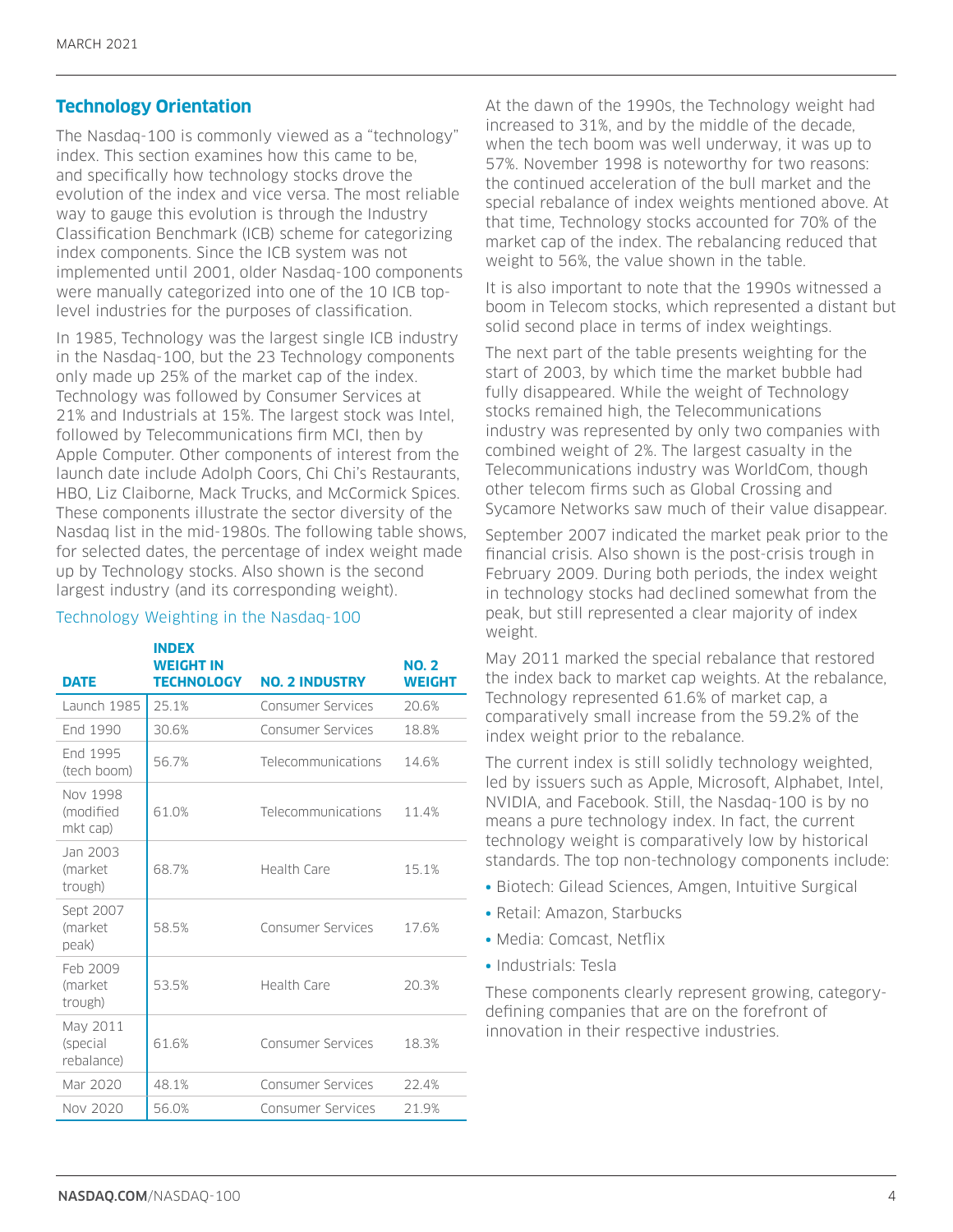# **Comparative Analysis Of Component Characteristics**

In this section we compare the components of the Nasdaq-100 with those of two other widely followed indexes, the S&P 500 (SP500) and Dow-Jones Industrial Average (DJIA).

## **Industry**

The technology orientation of the Nasdaq-100 was discussed above. It is interesting to contrast the complete industry breakdown for the three major indexes. The following table shows the breakdown of index weight into the 10 ICB Industries. Recall that the DJIA is price, not market cap weighted.

#### Breakdown of Industry Weight by ICB

| <b>INDUSTRY</b>           | <b>NDX</b> | <b>SP-500</b> | <b>DJIA</b> |
|---------------------------|------------|---------------|-------------|
| Basic Materials           | 0.23%      | 1.92%         | 1.18%       |
| Consumer Goods            | 9.11%      | 7.53%         | 7.22%       |
| Consumer Services         | 21.91%     | 14.97%        | 18.51%      |
| <b>Financials</b>         | 0.00%      | 15.29%        | 17.92%      |
| Health Care               | 5.99%      | 12.80%        | 17.39%      |
| Industrials               | 4.85%      | 11.97%        | 16.89%      |
| Oil & Gas                 | 0.00%      | 2.30%         | 1.94%       |
| Technology                | 55.98%     | 28.52%        | 17.62%      |
| <b>Telecommunications</b> | 1.32%      | 1.81%         | 1.34%       |
| Utilities                 | 0.61%      | 2.89%         | 0.00%       |

Again, the Nasdaq-100 clearly stands out for its high Technology weighting. It is also heavily weighted in Consumer Services and Health Care, the latter being due primarily to the presence of bio-tech companies. Also noteworthy is what the Nasdaq-100 does not contain. Financials, of course, are not included by design, but they make up a substantial portion of the weight of the other indexes. In addition, there are no Utilities, Oil & Gas, and Basic Materials stocks in the Nasdaq-100.

## **Age**

Nasdaq, itself a relatively new market, is generally thought of as the home for younger companies. The following table reinforces this point, and reflects the fact that the Nasdaq-100 (launched 1985) is comparatively a much newer index than the S&P 500 (1957) and the DJIA (1896). For each index component, the incorporation date was determined along with its weight within the index.<sup>6</sup> The table shows the percentiles of year of incorporation, weighted by the index weight. For example, 25% of the index weight for the Nasdaq-100 is from components incorporated

before 1986. Half the index weight is from components incorporated after 1995, and 25% of the weight from companies incorporated after 2002.

#### Company Age

|              | PERCENTILES OF YEAR OF INCORPORATION |             |      |
|--------------|--------------------------------------|-------------|------|
| <b>INDEX</b> | 25TH                                 | <b>50TH</b> | 75TH |
| <b>NDX</b>   | 1986                                 | 1995        | 2002 |
| SP500        | 1976                                 | 1992        | 2001 |
| D JIA        | 1965                                 | 1983        | 1999 |

The table indicates that even the oldest of the Nasdaq-100 components are much younger than the older components of the other indexes.

#### **Growth**

Nasdaq also has a reputation as a home to growthoriented companies. The following table shows summary statistics for the three-year average revenue growth of the index components.<sup>7</sup> Shown are both the indexweighted average growth rates, as well as the 25th and 75th percentiles of the average growth rates.

#### Three-Year Average Sales Growth Rates

|                        | <b>NDX</b> | <b>SP500</b> | <b>DJIA</b> |
|------------------------|------------|--------------|-------------|
| Index Weighted Average | 1886%      | 11 27%       | 664%        |
| 25th Percentile        | 596%       | 323%         | 1.30%       |
| 75th Percentile        | 21.55%     | 1213%        | 942%        |

The sales growth of the Nasdaq-100 components is much higher on average than that of the other indexes. The Nasdaq-100 contains 15 components whose sales growth has averaged more than 30% over the last three years. The DJIA has no components with this level of growth.

## **Dividend Yield**

The dividend yield of a company is useful for measuring growth prospects. Companies with substantial internal growth opportunities tend to retain more earnings, paying little or no dividends. The following table shows the fraction of index components that currently pay a dividend, and the index-weighted dividend yield; including the companies with no dividend.<sup>8</sup>

#### Current Dividend Yields

|                                          | <b>NDX</b> | <b>SP500</b> | <b>DJIA</b> |
|------------------------------------------|------------|--------------|-------------|
| Pct of Components with   50%<br>Dividend |            | 83%          | 97%         |
| Weighted Div. Yield                      | 0.71%      | 159%         | 206%        |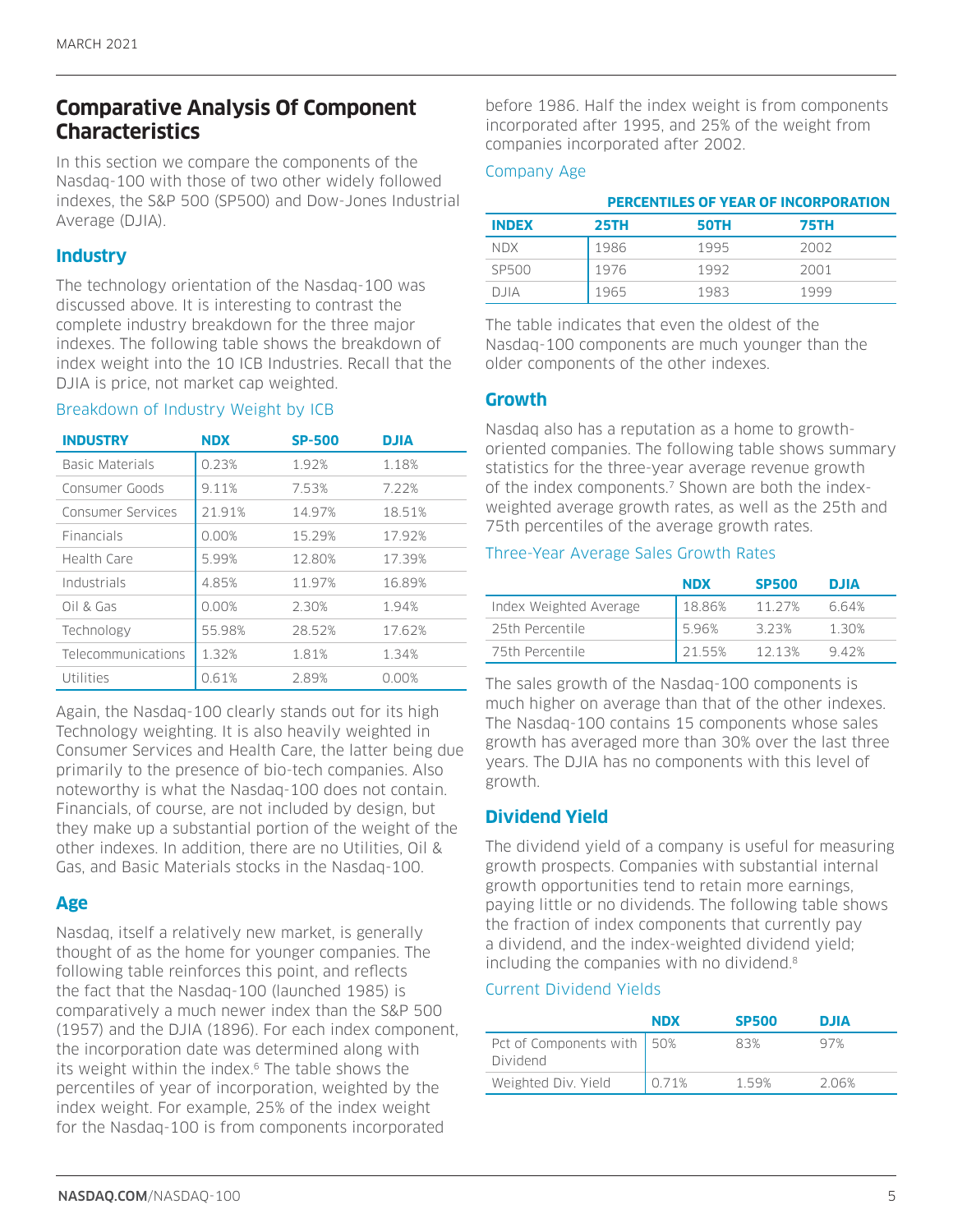Only half of Nasdaq-100 index components pay dividends. By contrast, 29 of the 30 DJIA components do, as do 418 of the SP500 components (83%). Correspondingly, the aggregate dividend yield of the Nasdaq-100 is about half that of the DJIA. It is worth noting that while the dividend yield of the Nasdaq-100 is lower than that of the other indexes, it has been growing. For example, in 2004 the dividend yield was only 0.18%; one-fourth of today's level. It's fascinating to see how the total number of index's dividend payers has frown from just a few to 50 over the past 17 years.

#### Trends in Dividend Yields

| <b>YEAR</b> | <b>NDX</b> | <b>SP500</b> | <b>DJIAK</b> |
|-------------|------------|--------------|--------------|
| 2003        | 0.18%      | 1.55%        | 1.98%        |
| 2004        | 0.24%      | 1.62%        | 1.97%        |
| 2005        | 0.51%      | 1.73%        | 2.04%        |
| 2010        | 0.62%      | 1 77%        | 243%         |
| 2015        | 1.12%      | 2.09%        | 252%         |
| 2020        | 0.71%      | 1.51%        | 2.00%        |

The top Nasdaq stocks, while solidly growth oriented, are in fact substantially more mature and profitable than they were at the height of the tech bubble, and far more likely to pay a dividend. Of note are Microsoft's special dividend in 2004 and the initiation of dividend payments by Apple in 2012.

Collectively, the comparative metrics shown above paint a consistent picture: the Nasdaq-100, compared to the other broad indexes, is much more oriented towards younger, growth-oriented companies, particularly technology companies. Indeed, the Nasdaq-100 may aptly be characterized as the world's leading large cap growth index.

# **The Nasdaq-100 As Basis For Tradable Products**

As mentioned above, while the Nasdaq Composite index enjoys a higher profile in the media, the Nasdaq-100 is more widely used as the basis for tradable products. Indeed, the index has been specifically structured to promote the creation of tradable products. There are two reasons for this. First, the index has a comparatively small number of components, each of which is itself a highly liquid security (compared with indexes of 500 or 2000 components). Second, to meet IRS diversification standards, the weighting scheme uses an as-needed modified market cap approach to prevent a single stock or group of stocks from having too much weight.

## **Derivatives**

The first product tied to the index was an index option contract introduced by the Chicago Board Options Exchange (CBOE) in February 1994. Under ticker symbol "NDX," this contract is cash-settled; the settlement value of the contract is \$100 times the value of the index. A subsequent offering, the Mini-Nasdaq-100 index option (ticker "MNX") has a contract multiplier of \$10.

The first tradeable option product tied to the index was the Nasdaq 100 Index Option, a cash settled option contract introduced to the marketplace in February 1994. Today, these contracts are traded under ticker symbol "NDX," and available on Nasdaq's option exchanges – Nasdaq Phlx, Nasdaq ISE, and Nasdaq GEMX.

Settlement of NDX options result in delivery of cash payment determined by calculating the difference between the final settlement value and the strike price of the option contract, and multiplied by \$100. NDX options are European style in nature and can only be exercised on their expiration date. Trading of NDX Options will ordinarily cease on the business day preceding the day on which the settlement value is calculated, known as the Expiry date.

The Exchange opens for trading NDX options with Weekly, Monthly, and LEAP (up to 60 months) expiries.

Futures contracts based on the Nasdaq-100 were introduced on the Chicago Mercantile Exchange (CME) in April 1996 under ticker symbol "ND."9 The size of the contract was set at \$100 times the value of the index. In June 1999, the CME introduced the "E-Mini" contract on the index (ticker "NQ"), which was traded exclusively on the Globex electronic system, and which had a smaller contract value of \$20 times the index. In addition to the futures contracts, the CME also offers options on the futures.

In terms of current activity, it is interesting to note the full-size NDX contract (multiplier \$100) has the vast majority of volume among index options, while for index futures, it is the E-Mini contract (multiplier \$20) that has the majority of volume. For both types of instruments, the Nasdaq-100 contracts are among the most actively traded products.

Average daily volumes for October 2017 are shown in the following table, which includes the top five contracts for the indicated type of derivative instruments. Though far below those based on the S&P 500, derivatives tied to the Nasdaq-100 are among the top traded indexbased products.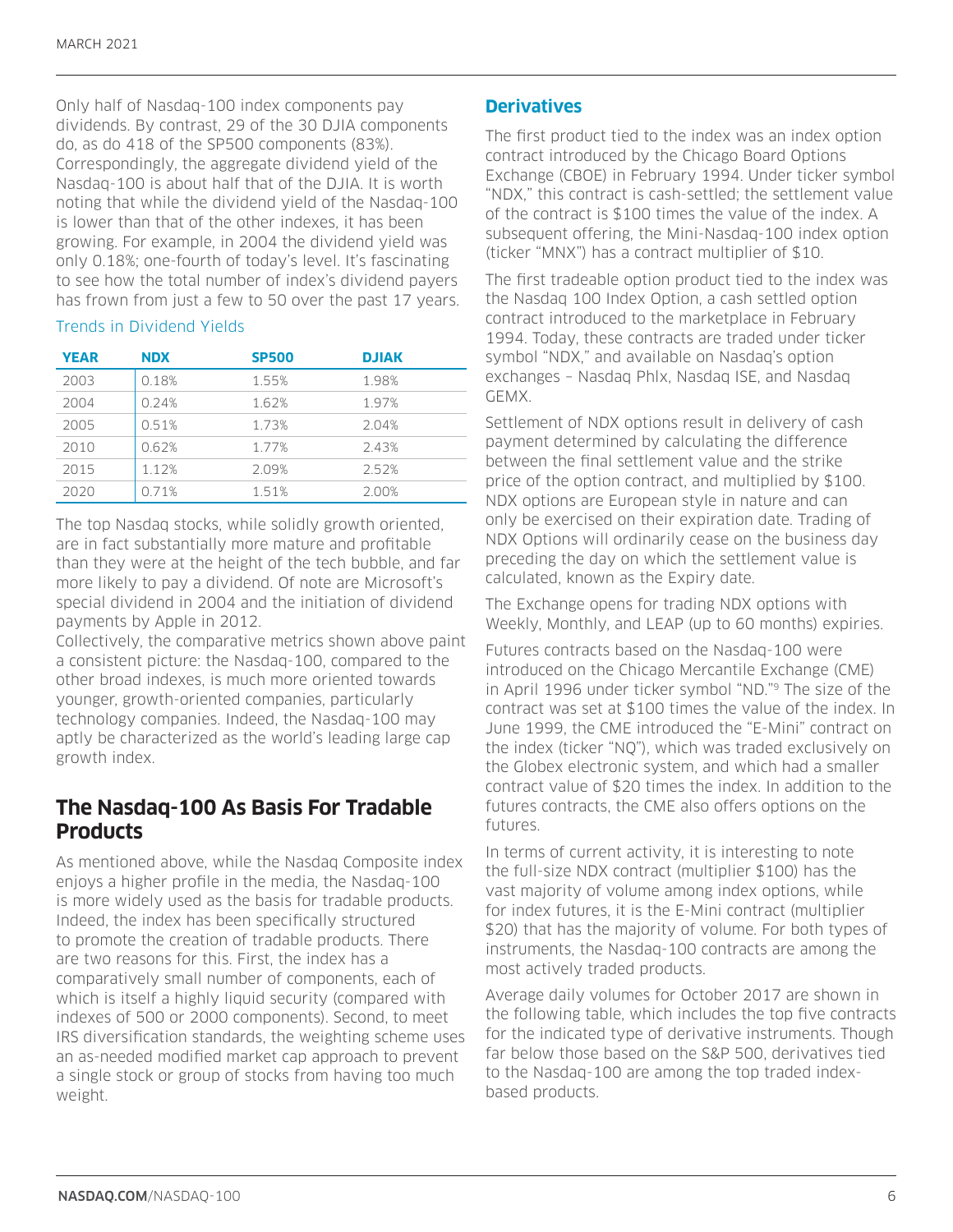#### Oct 2017 YTD Avg Daily Volumes: Top Five Derivatives **Contracts**

| <b>Equity Index Options</b>      |           | <b>Equity Index Futures</b>       |           |  |
|----------------------------------|-----------|-----------------------------------|-----------|--|
| S&P 500 (SPY)                    | 1,174,047 | E-Mini S&P 500                    | 1,985,628 |  |
| S&P Volatility<br>(V X)          | 463.079   | <b>MICRO E-MINI</b><br>S&P500     | 896.476   |  |
| <b>Mini S&amp;P 500</b><br>(XSP) | 35.456    | <b>MICRO E-MINI</b><br>NASDAO 100 | 705.657   |  |
| Russell 2000<br>(RUT)            | 31.384    | E-MINI NASDAO<br>100              | 579.909   |  |
| Nasdag 100<br>(NDX)              | 11.460    | E-mini (\$5) Dow                  | 234.671   |  |

## **Modified Market Cap Methodology**

In the late 1990s, Nasdaq began to consider the possibility of developing an exchange-traded fund (ETF) patterned after the successful SPDR S&P 500 ETF that was launched in 1993. In the case of the Nasdaq-100, however, a special circumstance arose. Under IRS rules, a registered investment company (RIC) must exhibit a certain level of diversification in order to qualify for the tax pass-through provisions common to RICs. Given the growth in valuations during the tech boom of the 1990s, the Nasdaq-100 was at risk of not meeting

these diversification rules, due primarily to the high valuations of Microsoft and Intel.

As a result, Nasdaq developed a methodology for adjusting index weights in order to ensure compliance with IRS RIC diversification rules. The methodology is used to ensure that both of the following conditions are met:

- The largest stock has less than 24% of the total index weight, and
- The cumulative weight of all stocks with weight over 4.5% is less than 48%.

These conditions are more restrictive than the IRS rules, meaning that ETFs based on the index comfortably meet the IRS conditions. In early November 1998, Microsoft's weight was 22.3%. There were five stocks with weight greater than 4.5% and their cumulative weight was 60%. The new method was therefore implemented starting on November 4, 1998. After implementation, Microsoft's weight was reduced to 14.6%, and the cumulative weight of the top five stocks was reduced to 40%. These changes paved the way for the launch of the Nasdaq-100 ETF the following spring, in March 1999.

The methodology works by replacing a component's total shares outstanding (TSO) with a new quantity, termed the Depositary Receipt Multiplier (DRM). All

index calculations and adjustments would be the same, except that DRMs would be used instead of TSOs. Larger stocks would receive DRMs less than their TSOs, while smaller stocks would have the reverse, DRM exceeding TSO. Since the index contained 100 components, a weight of 1% is a natural focal point—stocks with TSObased weights greater than 1% are deemed "large," those with weights less than 1% are deemed "small."

As the market worked through multiple cycles, the relative valuation of the companies within the index had changed significantly. Therefore, a second special rebalance was implemented to reset the modified market capitalization weights. As a result of this special rebalance, which went into effect on May 2, 2011, DRMs were set to be equal to TSOs. Should the need arise, Nasdaq can alter DRMs away from TSOs to maintain appropriate levels of diversification.

## **Launch of QQQ ETF**

With the modified market cap methodology in place, an ETF tied to the index was introduced in March 1999. At launch, the ETF had ticker symbol QQQ, and was listed on the American Stock Exchange.10 This listing venue was chosen for two reasons. First, the Amex had already listed the path-breaking ETF that tracked the S&P 500 (SPY). Second, at the time, Amex was part of a NASD subsidiary that included both Amex and the Nasdaq Stock Market.

While the Nasdaq Stock Market served as the initial ETF sponsor, this role would be transferred to Invesco PowerShares in 2007. As is the case with the SPDR S&P 500 ETF, QQQ employs a system by which shares could be created or redeemed by authorized participants. Arbitrage opportunities would ensure that the ETF tracks the index. The ETF experienced astonishing growth during its first few months of operation, a signal of the demand for this particular product as well as a harbinger of the forthcoming explosive growth in the number of exchange-traded products.

On March 10, 1999, QQQ was launched with a per-share net asset value of about \$100. At the close of that day, the fund had about \$15 million in assets. By the end of March that figure had risen to \$658 million. Fund assets surpassed \$1 billion by the mid-April, and \$2 billion by mid-August. By the time of the market peak in March 2000, fund assets reached \$10 billion. The ETF did a two-for-one split at that time, an interesting irony in light of the forthcoming market drop.

The following chart shows the shares outstanding and market value of the fund from launch through the end of 2001.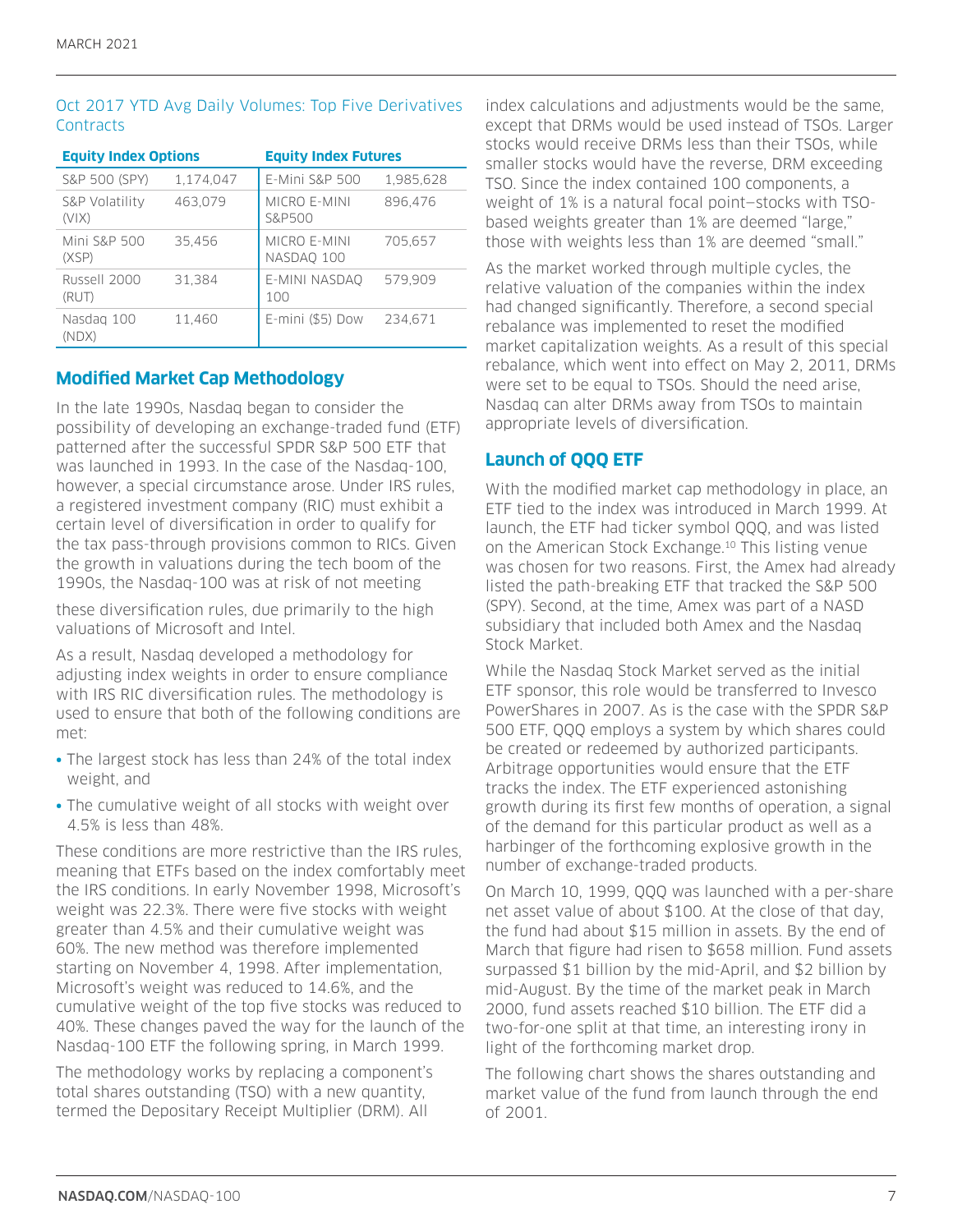#### Market Value and Shares Outstanding of QQQ Launch to End of 2001



The remarkable growth of the fund between fall 2000 through spring 2001, in spite of the market meltdown occurring at the time, is demonstrated in the graph. It is reasonable to conjecture that the demand from investors for the ETF was far beyond that as a buy-andhold investment vehicle. The ETF ended up being used as a hedging or speculation vehicle for traders wanting exposure to "tech" stocks. Evidence of this can be seen by looking at the "turnover" or "velocity" of trading, defined as the average daily dollar value of trading divided by the value of the fund. From September 2000 through April 2001, the daily turnover of the ETF averaged about 17%, an astonishingly high number for a single security. (By comparison, the daily turnover of the most active common stocks may average only 1-2%.) It is clear that QQQ, as has been the case for some other ETFs, has become a useful trading vehicle as well as investment vehicle.

The value of QQQ from 2001 forward is shown in the following chart. It was remarkably consistent at around \$20 billion for most of the decade of the 2000s, until the bear market of the financial crisis. In early 2009 it fell to a low of \$10 billion, but since that time it has increased more than 13 times to its current value of about \$15 billion at the end of 2020. This increase is mostly driven by changes in market value (factor of 10.0 increase), with a negligent change in the number of shares<sup>11</sup>

#### Value of QQQ Fund: 2001 – Dec 2020



Currently, QQQ is among the largest and most liquid ETFs, as indicated by the following table.

#### Top 10 ETFs by Market Value: Oct 2017 YTD Daily Averages

| ETF                                     | <b>Avg Mkt</b><br>Value (\$M) | <b>Avg Share</b><br><b>Volume (M)</b> | <b>Avg</b><br><b>Turnover</b> |
|-----------------------------------------|-------------------------------|---------------------------------------|-------------------------------|
| SPDR S&P 500 (SPY)                      | 288,398                       | 100.23                                | 10.7%                         |
| iShares Core S&P 500<br>(IVV)           | 204,502                       | 5.54                                  | 0.8%                          |
| Vanguard Total Stock<br>Mkt (VTI)       | 152,249                       | 4.71                                  | 0.5%                          |
| Vanugard S&P 500<br>(VOO)               | 148,663                       | 4.70                                  | 0.9%                          |
| Invesco QQQ (QQQ)                       | 115,604                       | 46.58                                 | 9.8%                          |
| iShares Core US<br>Aggregate Bond (AGG) | 76,502                        | 6.42                                  | 1.0%                          |
| Vanguard FTSE<br>Developed Mkts (VEA)   | 73,920                        | 14.91                                 | 0.8%                          |
| iShares Core MSCI<br>EAFE (IEFA)        | 69,732                        | 12.04                                 | 1.0%                          |
| <b>SPDR Gold Shares</b><br>(GLD)        | 64,460                        | 12.28                                 | 3.2%                          |
| Vanguard FTSE<br>Emerging Mkts (VWO)    | 60,151                        | 15.39                                 | 1.0%                          |

The size and turnover of QQQ, compared with that of other ETFs, again point to its dual role as an investment and trading vehicle. For example, both Vanguard Total Market (VTI) and iShares Core S&P 500 (IVV) have higher market value than QQQ, but trade far less. Regarding turnover, it is interesting to note that during November 2020 the average turnover of the Nasdaq-100 components was about 1%. Thus, the turnover of QQQ is close to 10 times that of its components.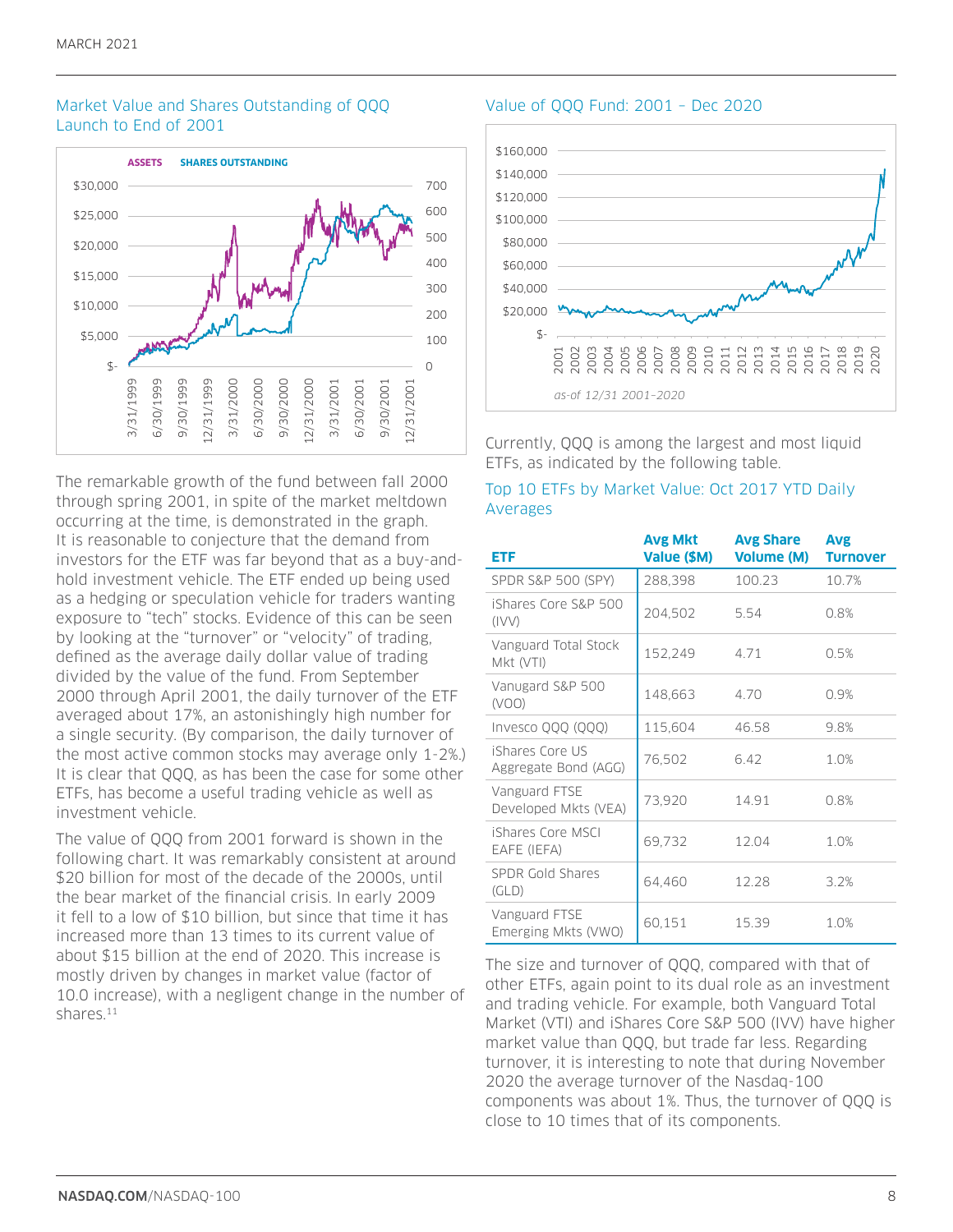The success of QQQ has spawned the development of other securities. For example, in the exchange-listed options arena, options on QQQ are among the most actively traded equity options contracts. The most active five equity option classes for 2020 are shown as follows:

#### Top Five Most Active Exchange-Listed Equity Options

| <b>Underlying</b>             | <b>Average Volume</b> |
|-------------------------------|-----------------------|
| <b>SPDR S&amp;P 500 (SPY)</b> | 4,063,033             |
| Apple (AAPL)                  | 1,131,936             |
| Powershares 000 (000)         | 892,429               |
| Tesla (TSLA)                  | 687,029               |
| iShares Russell 2000 (IWM)    | 549,832               |

The options on QQQ have a much higher average daily volume than the NDX index option and have grown to have substantially more volume from a notional perspective as well (in 2020 the average notional value was almost twice as high for QQQ options the NDX options, a contrast from years prior). The NDX option had ADV of 12,300 contracts in 2020, each of which has notional value of 100 times the level of the index, which ended the year at a current all-time high of 12,888. The QQQ option had ADV of 980,000 contracts in 2020, also has a multiplier of 100, but the value of QQQ ended 2020 at \$313.74. Overall, the 2020 average notional volume of the NDX and QQQ options were \$12.7B and \$24.8B, respectively

The success of QQQ has spawned the creation of similar exchange-traded products.

There were 73 ETPs globally tracking Nasdaq-100 Indexes as of December 31, 2020, with just under \$200B in assets (of which \$152B was in QQQ and over \$47B was in all other ETPs).

These ETPs differ from the QQQ in a number of dimensions:

- Leverage and direction (examples ProShares TQQQ with +3x leverage and SQQQ with -3x leverage);
- Currency-hedged (example iShares XQQ hedged against the Canadian Dollar)
- Alternative weighting (example First Trust Nasdaq-100 Equal Weight (QQEW)
- Listed in alternative geographies: QQQ-like products licensed in 12 countries outside of the United States (example Guotai Nasdaq-100 in China)
- Specific sectors (example First Trust Nasdaq-100 ex-Technology (QQXT))

# **Summary**

Over thirty years ago, Nasdaq set out to create a liquid, tradable version of the Nasdaq Composite Index for use in the financial markets. The Nasdaq-100 index, made up of the top 100, non-financial companies listed on the Nasdaq Stock Market, has since become the world's preeminent large cap growth index. In addition to serving as an indicator of the value of its components, the index has been highly successful as the basis for tradable products. With offerings in 31 countries worldwide, and exchange-traded products having value of \$200 billion, it is clear that Nasdaq has succeeded spectacularly in its mission.